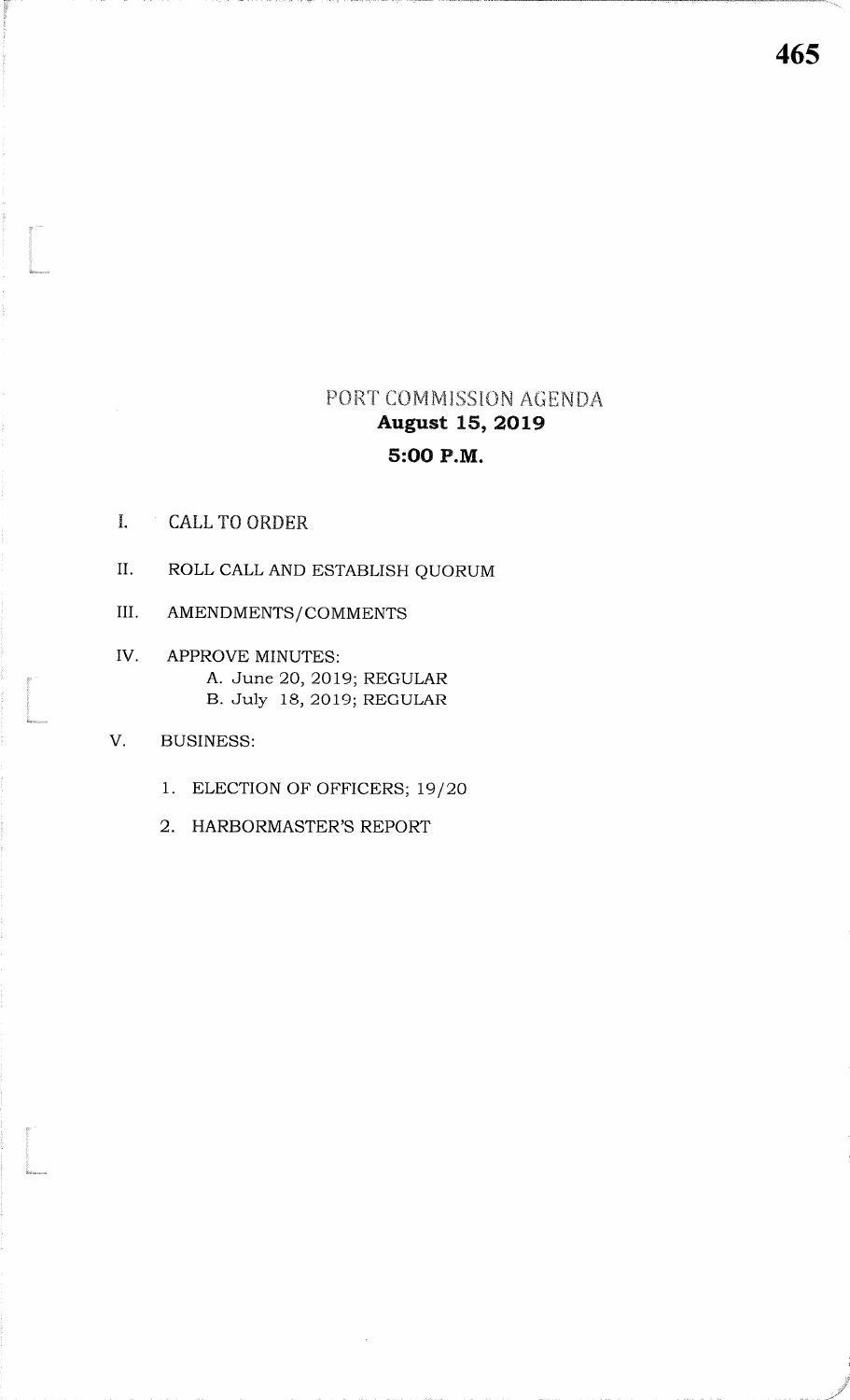## <sup>466</sup> PORT COMMISSION MINUTES AUGUST 15, 2019

Be it remembered that a regular meeting of the Port Commission of the City of Long Beach, Mississippi, was begun and held at the City Hall Meeting Room, 201 Jeff Davis Avenue, in said City, on Thursday, August 15, 2OI9, at 5:00 o'clock p.m., it being the time, date, and place fixed for holding said meeting.

There were present and in attendance on said Commission and at the meeting the following named persons: President Phil Kies, Secretary Don Deschenes, Commissioners Russell Jones, Brian Currie, Kevin Hicks, Brian Jernigan, Nicholas Brown, and City Clerk Stacey Dahl.

Absent the meeting were Commissioners Dan Fillette, Jr., Barney Hill, and Harbormaster Bill Angley.

There being a quorum present and sufficient to transact the business of this meeting, the following proceedings were had and done.

\*\*\*\*\*\*\*\*\*\*\*\*\*\*\*\*\*\*\*\*\*\*\*\*\*\*

Commissioner Kies called the meeting to order; whereupon he welcomed new commissioner Nicholas Brown, appointed by Alderman at Large Donald Frazer.

Upon the direction of Commissioner Kies, it was the consensus of the commission to recognize Mr. Brandon Boggess, Lessee of the bait shop; whereupon Mr. Boggess apprised the commission of financial issues affecting the bait shop, i.e. algae bloom, salinity of water, and negative media regarding the Gulf Coast waters.

After considerable discussion, Commissioner Jones made motion seconded by Commissioner Deschenes and unanimously carried to defer three (3) months of lease payments, September - November, 2OI9, (#725.00 per month), until December, 2019, to ensure the bait shop stays open and Mr. Boggess can pursue grants and financing should it become available due to the spillway opening that has affected the coast.

There were no further comments or amendments to the agenda.

\*\*\*\*\*\*\*\*\*\*\*\*\*\*\*\*\*\*\*\*\*\*\*\*\*\*

Commissioner Deschenes made motion seconded by Commissioner Jones and unanimously carried to approve minutes of the Port Commission, as follows:

- $\triangleright$  Regular Minutes of June 20, 2019, as submitted
- $\triangleright$  Regular Minutes of July 18, 2019, as submitted. ,(?k\*\* rk rkrhrrir\*\*\*\*

There came on for consideration the annual Election of Officers for 2019/2020; whereupon Commissioner Jernigan made motion seconded by Commissioner Brown and unanimously carried to elect:

08/15/2019 MB#9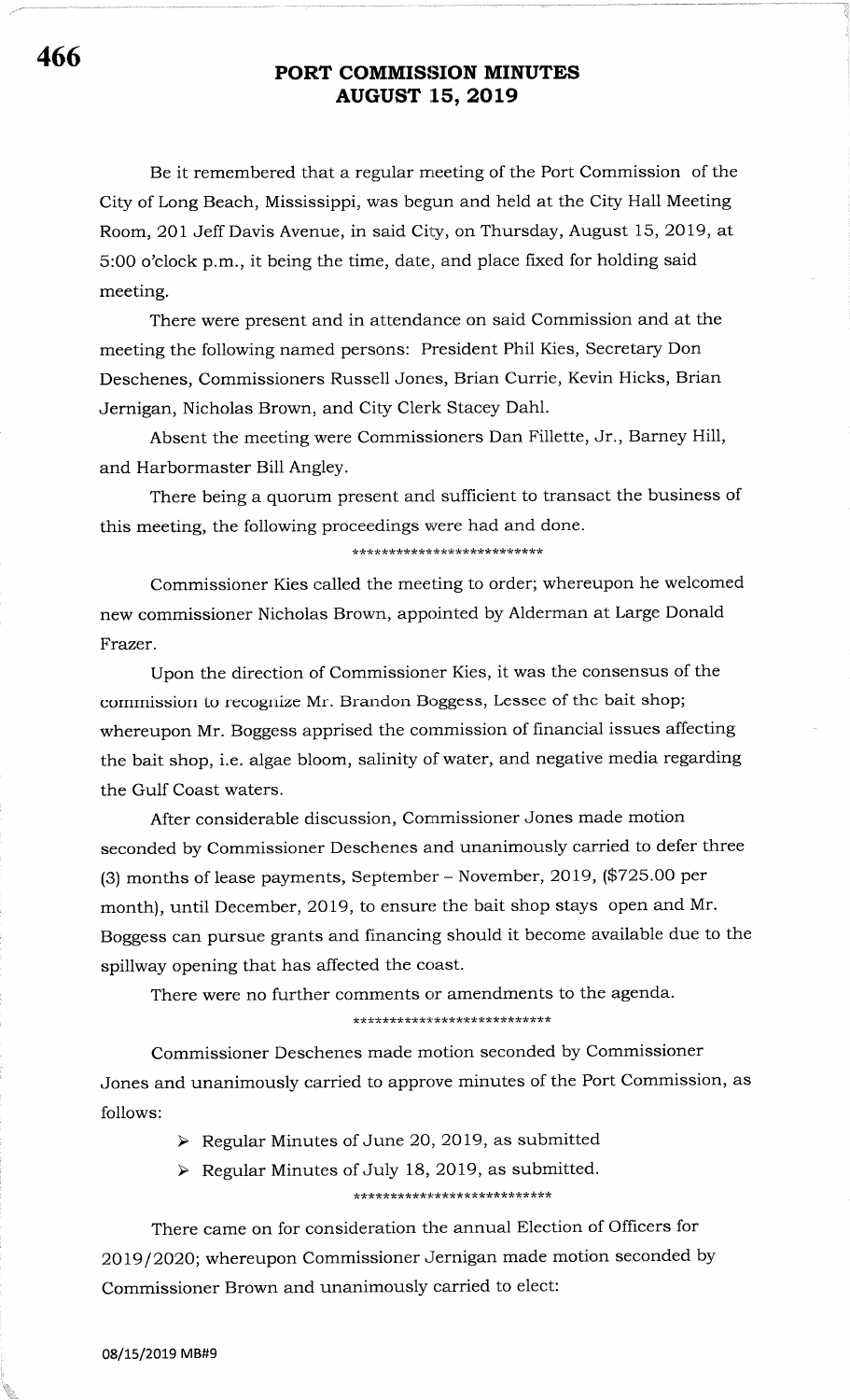### PORT COMMISSION MINUTESAUGUST 15, 2019

Phil KiesRussell JonesDon Deschenes

l<br>Maria ereo

.<br>.<br>Anharancas

.<br>Bibliotrama

PresidentVice PresidentSecretary

\*\*\*\*\*\*\*\*\*\*\*\*\*\*\*\*\*\*\*\*\*\*\*\*\*\*\*\*\*\*\*\*\*\*<br>The commission acknowledged receipt of the following Harbormaster's report

Harbor Master Report

#### August 15, 2019

- Sidewalk from Harbor building to pier 2 has moved during storms consistently and needs to be replaced. Trip hazards are getting worse, due to undermining. Need to seek FEMA assistance for improvement project so that we can seal undermining. Havebeen looking at a foam application.
- **Benches on south end of harbor are fading fast. Rust and corrosion at making them** weak or fail. would like to go back with plastic to stop this from occurring again.
- Concrete undermining on south east corner is worsening. Webbing and concrete with a fiber concrete would stop most of this from progressing.
- <sup>r</sup>lmprovement project to thermos strip and rubber parking block on all spaces south of boat launch would help with overall maintenance along with save the harbor money on labor and materials. At the same time speed bumps could be fastened down as part ofthe project.
- <sup>r</sup>Working with Overstreet Engineering for a tidelands project to clear all these issues
- Fuel Tank update: Gas and Diesel are pumping and certified
- **Working with budget and have found the need for a fund for storms that have no**  reimbursement to save yearly budget from suffering the costs. 2 time this budget wehave incurred cost that need to be amended.
- 144 of 218

There was no action required or taken regarding the aforesaid report.

\*\*

\*\*\*\*\*\*\*\*\*\*\*\*\*\*\*\*\*\*\*\*\*\*\*

 $\star\star$ 

467